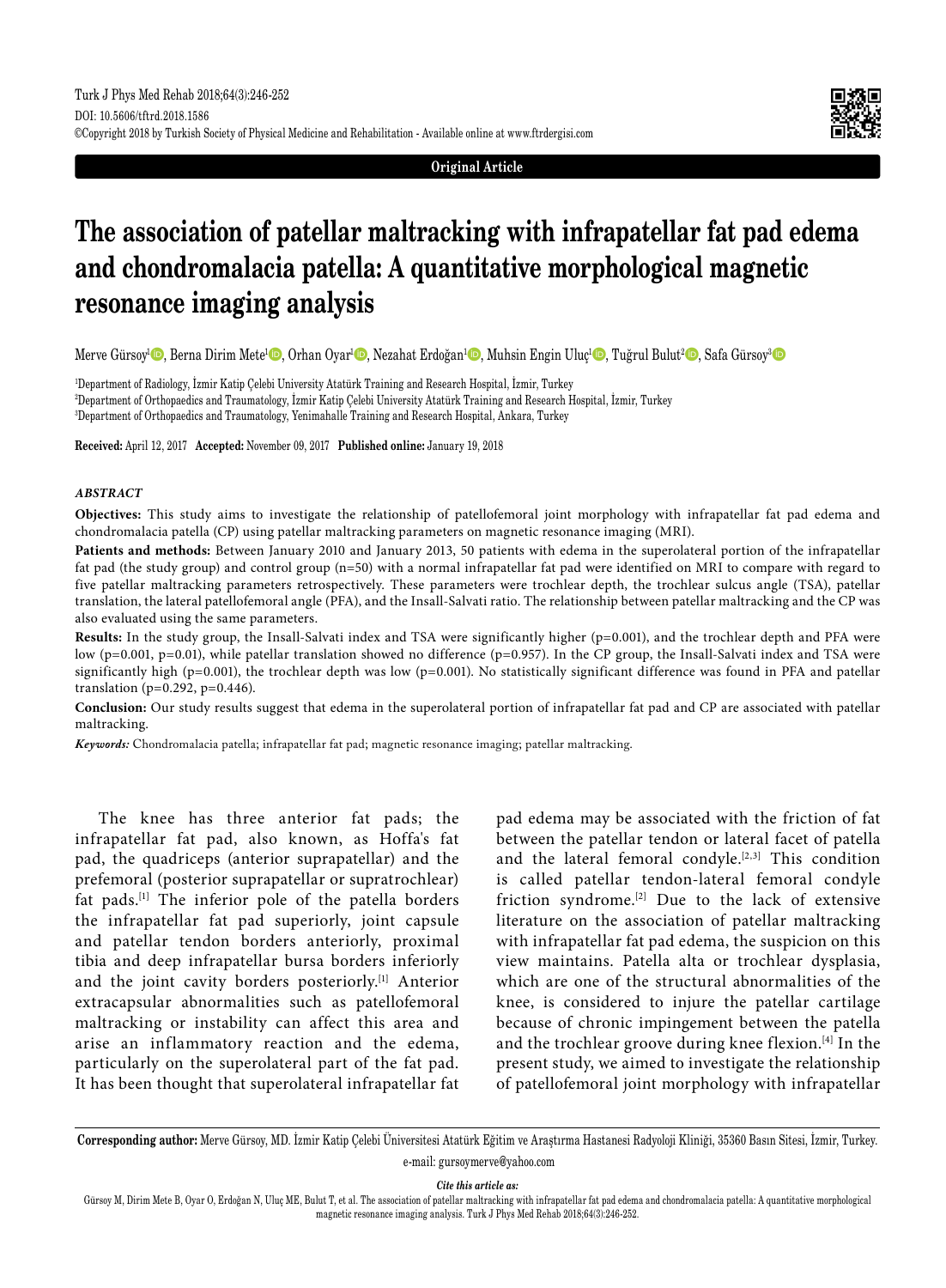fat pad edema using different trochlear and patellar morphological parameters on magnetic resonance imaging (MRI).

# **PATIENTS AND METHODS**

This retrospective study was approved by the Institutional Review Board of our university. The study was conducted in accordance with the principles of the Declaration of Helsinki.

Our radiology database was checked retrospectively for all patients with knee MRI between January 2010 and January 2013. Fifty patients presenting with edema in the superolateral infrapatellar fat pad (the study group) and the control group (n=50) without any pathological condition in the infrapatellar fat pad were identified on MRI consecutively. Five patellar maltracking measurements were performed and two groups were compared with each other. Patients with a history of direct trauma to the knee, meniscal pathology, joint effusion, major ligament tear in the knee or patients who underwent surgery or arthroscopy were excluded.

Magnetic resonance imaging was performed on a 1.5-Tesla Signa MRI unit (General Electric Medical Systems, Milwaukee, WI, USA) with the superficial knee coil. The patient was in the neutral position.

Sagittal proton-density fat-suppressed turbo spinecho (TSE) (TR/TE: 1,500/15, acquisition matrix: 256¥384, 18 cm field of view), coronal proton-density fatsuppressed TSE (TR/TE: 1,500/15, acquisition matrix: 256 $\times$ 320, 18 cm field of view), coronal T<sub>1</sub>-weighted TSE (TR/TE: 500/18, acquisition matrix: 256¥320, 21 cm field of view, two excitations), and axial  $T_2$ -weighted fat-suppressed TSE (TR/TE: 2000/60, acquisition matrix: 256×288, 16 cm field of view, two excitations) sequences were included into the scan as the standard sequences. The slice thickness was 3 mm with a 1 mm interslice gap. An attending musculoskeletal radiologist blindly reviewed knee MRIs.

## **Image analysis**

Patellar maltracking measurements (trochlear depth, the trochlear sulcus angle (TSA), patellar translation, the lateral patellofemoral angle (PFA) and the Insall-Salvati ratio) were performed on the entire knee MRI scans of the study and control groups. Fat pad edema was recorded as positive, when there was high signal intensity in the superolateral part of infrapatellar fat pad on the proton density fat-suppressed images (Figure 1).

The trochlear depth was the distance from the line connecting the most anterior parts of the medial and lateral femoral trochlea and the deepest trochlear



**Figure 1.** Sagittal proton density turbo spin-echo fat-suppressed knee magnetic resonance imaging showing high signal intensity within the superolateral aspect of the infrapatellar fat pad (arrow).



**Figure 2.** Trochlear depth measurement. Axial  $T_2$ -weighted turbo spin-echo fat-suppressed knee magnetic resonance imaging at the level 3 cm above the tibiofemoral joint line. Trochlear depth is measured by vertical distance (solid line) between deepest point of sulcus and line tangential to the anterior aspect of the femoral condyles (dashed line).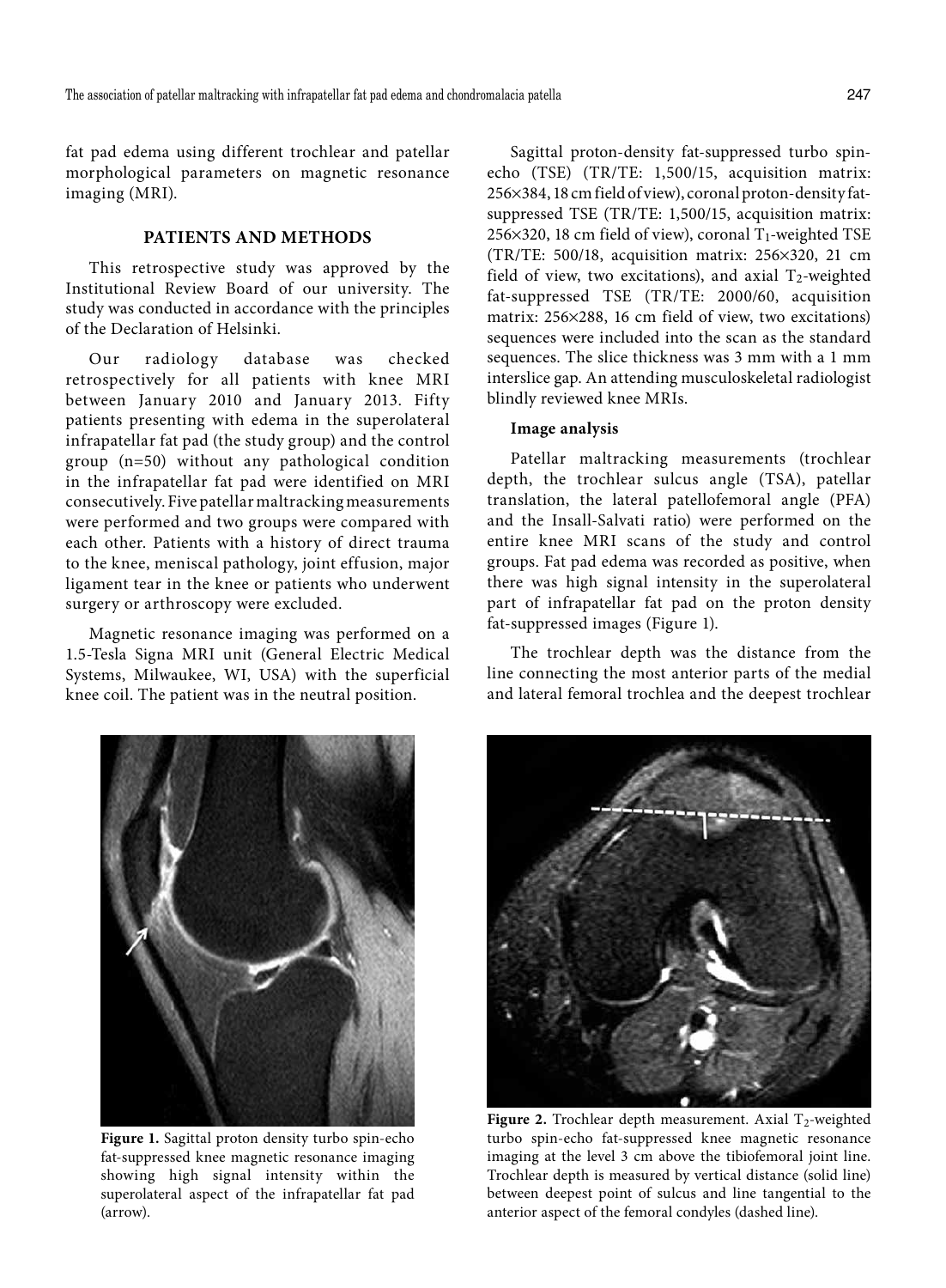point. It was assessed on the axial slices 3 cm above the tibiofemoral joint line (Figure 2).

The TSA (the angle between the medial and lateral facets of the femoral trochlea with the deepest trochlear point) was measured at the level 3 cm above the tibiofemoral joint line on the axial slices (Figure 3).

Patellar translation was defined as the distance between the most medial point of the patella and a line drawn at the most medial point of the femoral trochlea. The line was perpendicular to the tangent drawn along the most anterior parts of the femoral trochlea) was measured at the most medial part of the patella level on the axial images (Figure 4).

The PFA (the angle between the line drawn along the bony lateral patellar facet and another line drawn tangential to the anterior point of the femoral condyles) was assessed at the mid-point of the patella on the axial images (Figure 5).

The Insall-Salvati ratio (a ratio between the patellar tendon length and the patellar diagonal height) was measured at the greatest length of patella level on sagittal images (Figure 6). The two groups were also compared with regard to the Insall-Salvati index with cut-off values. An Insall-Salvati index, which was more than 1.3, was defined as patella alta.

Magnetic resonance imaging scans were also reviewed to detect the absence or presence of chondromalacia patellae.

Patellar cartilage was assessed for focal signal or focal contour abnormality on either the T2-weighted or proton density-weighted images. The patients with chondromalacia patellae (without considering the grades) and without chondromalacia patellae were evaluated using the same five patellar maltracking parameters, and the relationship between patellofemoral joint morphology and the presence of chondromalacia patellae was interpreted.

## **Statistical analysis**

Statistical analysis was performed using SPSS, version 15.0 (SPSS Inc., Chicago, IL, USA). The trochlear depth, TSA, patellar translation, PFA, and the Insall-Salvati ratio values were compared using the unpaired Student's t-test between the patients with superolateral infrapatellar fat pad edema and control group. The Student's t-test was also used to compare the same patellar maltracking parameters between the group with chondromalacia patellae and without chondromalacia patellae. The alpha level of statistical significance was set at 0.05. G\*Power 3.1 software



**Figure 3.** Trochlear sulcus angle measurement. Axial T2-weighted turbo spin-echo fat-suppressed knee magnetic resonance imaging at the level 3 cm above the tibiofemoral joint line. Trochlear sulcus angle is measured between lines paralleling bony cortex of femoral trochlea.



**Figure 4.** Patellar translation measurement. Axial  $T_2$ -weighted turbo spin-echo fat-suppressed knee magnetic resonance imaging image at the level 3 cm above the tibiofemoral joint line. Distance between parallel lines from medial edge of patella (dashed line) through most anterior point of medial condyle (solid line). Lines are perpendicular to tangent line through posterior femoral condyles.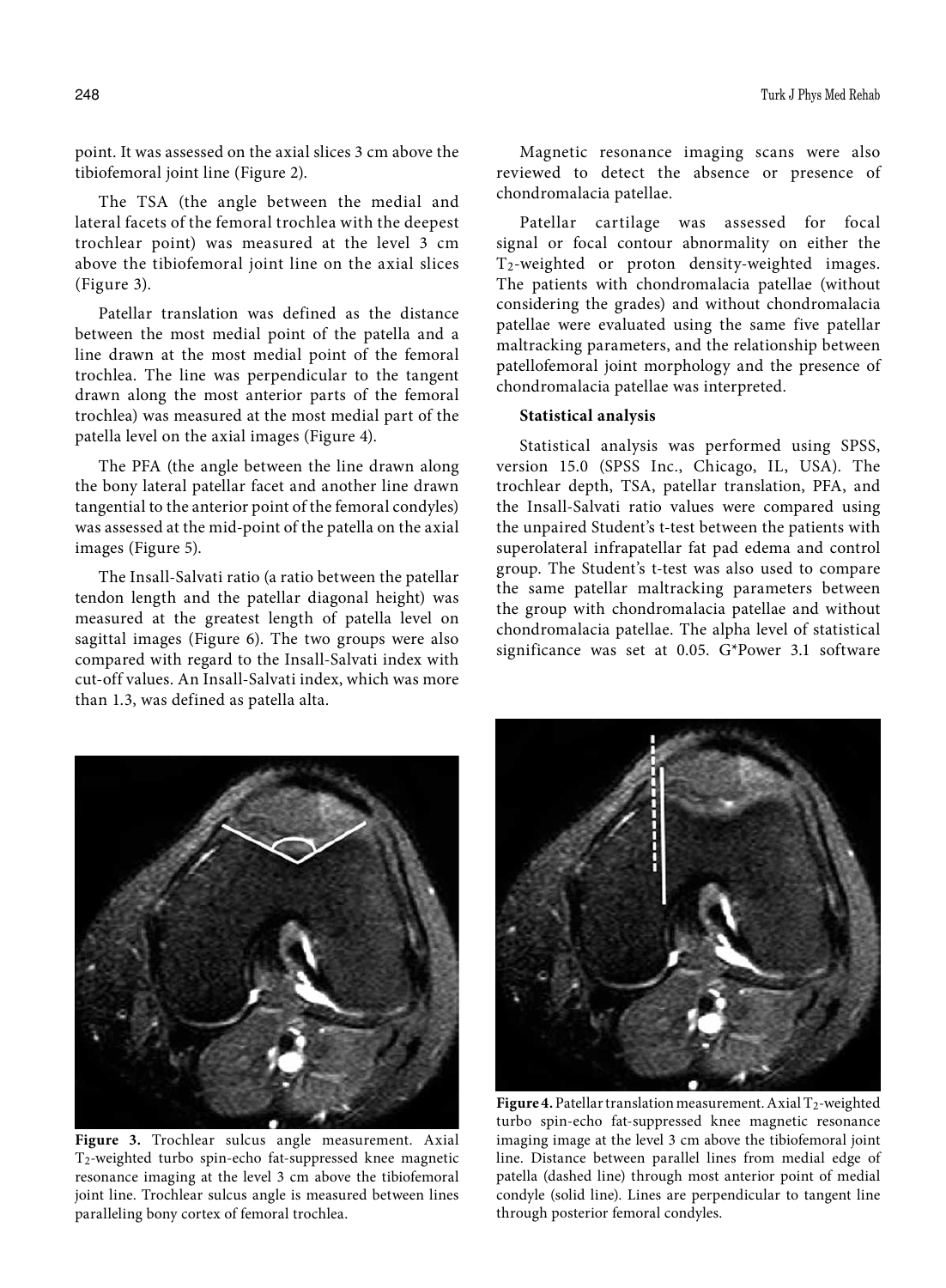

**Figure 5.** Patellofemoral angle measurement at the midpoint of the patella. Axial  $T_2$ -weighted turbo spin-echo fat-suppressed knee magnetic resonance imaging shows the angle formed by a line drawn along the bony lateral patellar facet and another line drawn tangential to the anterior aspect of the femoral condyles.

program (Heinrich Heine University, Dusseldorf, Germany) was used to determine the sample size. When the effect size was taken 0.50 and power 0.95, total sample size was calculated as 42 for the continuous variables and 52 for categorical variables.

# **RESULTS**

The study group consisted of 50 patients with superolateral infrapatellar fat pad edema, 33 females (66%) and 17 males (34%) (mean age 38.6±12.1 years; range, 19 to 66 years). The control group consisted of 50 patients without edema, 22 females (44%) and 28 males (56%) (mean age 26.3±7.3 years; range 18-43 years). Age distribution was higher in the study group (p<0.001).



**Figure 6.** The Insall-Salvati ratio measurement on the sagittal proton density turbo spin-echo fat-suppressed knee magnetic resonance imaging. The ratio=A/B. A: Distance of patellar tendon from inferior patellar pole to tibial tubercle (dashed line). B: Greatest diagonal length of patella (solid line).

The groups were compared with regard to five patellar maltracking measurements. The Insall-Salvati index and TSA values were significantly higher in the study group (p=0.001). The trochlear depth and PFA were significantly lower in the study group  $(p=0.001, p=0.01)$ . With regard to patellar translation, we found no significant difference between two groups (p=0.957) (Table 1). When the cut-off of 1.3 was taken, the frequency of patella alta was significantly higher in the study group (p=0.001, in the study group in 29/50 patients (58%) and in the control group in 10/50 patients (20%).

The other objective of this study was to compare the patients with chondromalacia patellae (chondromalacia

**Table 1.** Mean values of patellar maltracking parameters in the study and the control groups

|                              | Study group $(n=50)$<br>Mean±SD | Control group $(n=50)$<br>Mean±SD |       |
|------------------------------|---------------------------------|-----------------------------------|-------|
|                              |                                 |                                   |       |
| Trochlear depth (mm)         | $3.2 \pm 1.1$                   | $4.6 \pm 1.3$                     | 0.001 |
| Trochlear sulcus angle       | $148.2 \pm 10.9$                | $134.6 \pm 8.6$                   | 0.001 |
| Lateral patellofemoral angle | $9.3 \pm 3.7$                   | $11.1 \pm 4.0$                    | 0.01  |
| Patellar translation         | $2.8 \pm 1.4$                   | $2.8 + 1.4$                       | 0.957 |
| Insall-Salvati index         | $1.4 + 0.2$                     | $1.1 \pm 0.2$                     | 0.001 |
| SD: Standard deviation.      |                                 |                                   |       |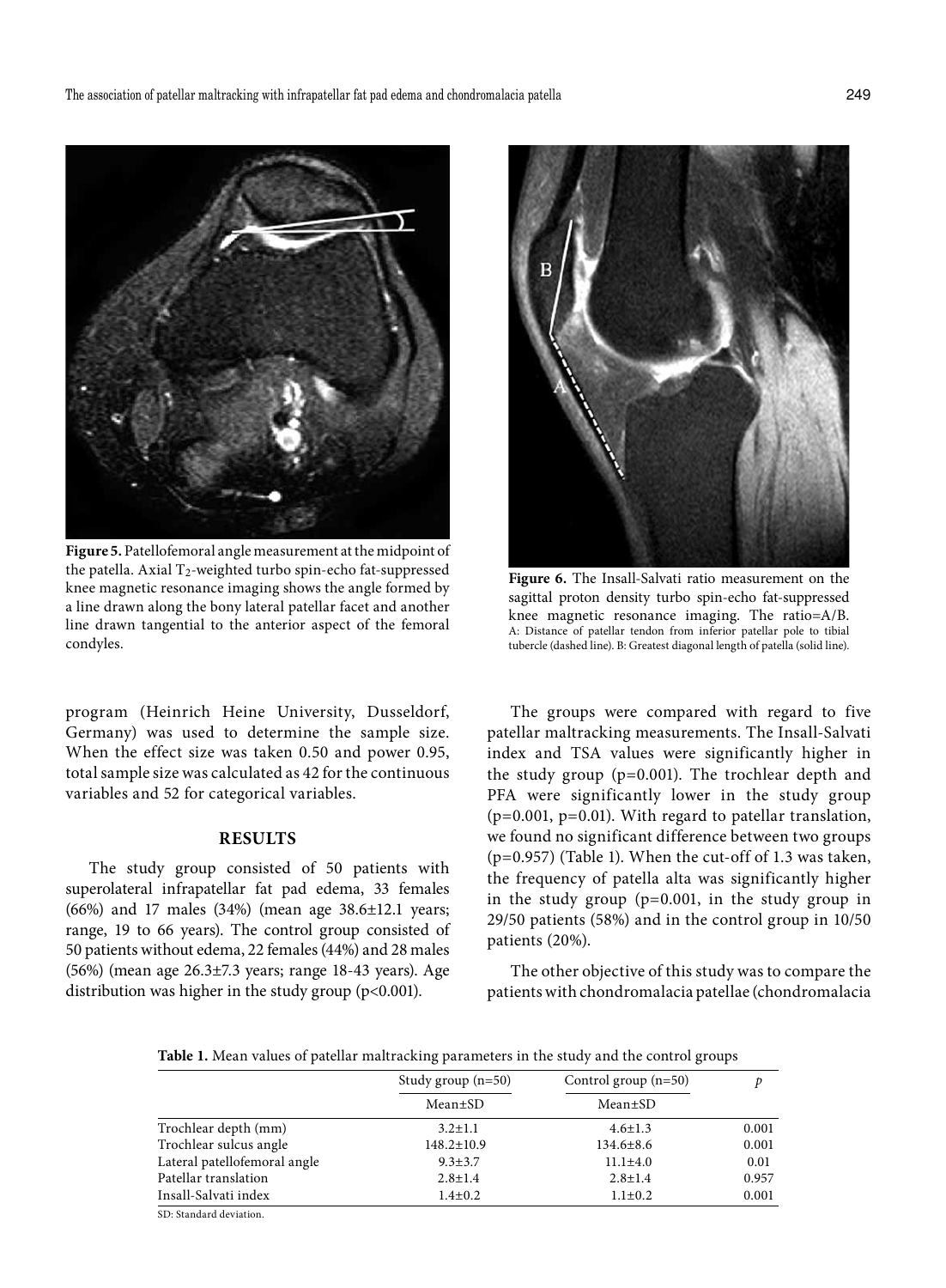|                              | Chondromalasia group $(n=50)$<br>Mean±SD | Normal group $(n=50)$<br>Mean±SD |       |
|------------------------------|------------------------------------------|----------------------------------|-------|
|                              |                                          |                                  |       |
| Trochlear depth              | $3.4 \pm 1.0$                            | $4.6 \pm 1.3$                    | 0.001 |
| Trochlear sulcus angle       | $146.4 \pm 10.1$                         | $134.6 \pm 8.6$                  | 0.001 |
| Lateral patellofemoral angle | $10.1 \pm 3.5$                           | $11.1 \pm 4.0$                   | 0.292 |
| Patellar translation (mm)    | $2.5 \pm 1.1$                            | $2.8 \pm 1.4$                    | 0.446 |
| Insall-Salvati index         | $1.4 \pm 0.2$                            | $1.1 \pm 0.2$                    | 0.001 |
|                              |                                          |                                  |       |

**Table 2.** Mean values of patellar maltracking parameters in the chondromalacia and the normal groups

group) and the patients with a normal cartilage (normal group), whether there was a significance difference in the distribution of five patellar maltracking measurements. The chondromalacia group consisted of 30 patients, 14 females (47%) and 16 males (53%) (mean age:  $31\pm10.4$  years, range: 25 to 71 years). The control group consisted of 50 patients without edema,

SD: Standard deviation.

22 females (44%) and 28 males (56%) (mean age 26.3±7.3 years; range, 18 to 43 years). Age distribution was higher in the chondromalacia group (p=0.01).

The relationship between patellofemoral maltracking and the presence of chondromalacia patellae was evaluated. There was chondromalacia patella in 30 of 50 patients (60%). The chondromalacia group consisted of 30 patients and the normal group consisted of 50 patients. The Insall-Salvati index and TSA values were significantly higher in the chondromalacia group (p=0.001). The trochlear depth values of chondromalacia group were significantly lower (p=0.001). There was no statistically significant difference in the PFA and patellar translation between groups with and without chondromalacia (p=0.292, p=0.446) (Table 2).

## **DISCUSSION**

In this study, we found a relationship between superolateral infrapatellar fat pad edema and patellar maltracking. Similarly, in a study by Jibri et al.<sup>[5]</sup> including patients with and without edema in the superolateral of the infrapatellar fat pad, measurements were taken on MRI images and it was aimed to reveal any patellar instability and the relationship of that with edema. Similarly, in the current study, the Insall-Salvati index values of the patient group were found to be statistically significantly higher and the PFA values were significantly lower. No difference was found in the current study between the groups in respect of patellar translation. In the study by Jibri et al.,<sup>[5]</sup> the patellar translation values of the patient group were found to be significantly higher. The tibial tuberosity-trochlear groove distance (TTTG) corresponding to the clinically measured Q angle, which was not used in our study, is accepted as abnormal at values of 20-mm and over and has almost always been related to the patellar instability. Although not of a statistically significant level, Jibri et al.<sup>[5]</sup> found the TTTG of the patient group to be higher. Similar to our study, Jibri et al.<sup>[5]</sup> demonstrated that edema in the superolateral portion of Hoffa's fat pad, the MRI feature of fat pad impingement, was associated with patellar maltracking.

Patellofemoral maltracking is one of the most common causes of infrapatellar fat pad impingement. Patellofemoral maltracking may be seen as the result of anatomic variations of the structures stabilizing the patellofemoral joint. The most important variations causing patellofemoral maltracking are trochlear dysplasia, patella alta and lateralization of the tibial tuberosity. Magnetic resonance imaging is an imaging method with high sensitivity, which can be used in the visualization of these anatomic variations.<sup>[6,7]</sup>

Patella alta (the patella is abnormally elevated) is the most consistent anatomic feature of patellar instability. In patella alta, when there is slight flexion it is not possible for the patellar bone to sit completely in the trochlear groove. It has been suggested that in cases of patella alta, the patellofemoral contact area is on average 19% less than normal.<sup>[8]</sup> These factors are likely related with articular cartilage abnormalities as well as patellar instability in patients with patella alta. In the current study, there was a significant difference between the two groups in respect of the frequency of patella alta, which was found in the patient group in 29/50 patients (58%) and in the control group in 10/50 patients (20%) (p=0.001).

In trochlear dysplasia, the trochlear groove is flattened in the proximal and the concavity is reduced in the distal. Due to these changes, during extension and early flexion movements, there is a tendency for patella lateral subluxation. Trochlear depth and TSA have been used as markers for the presence of trochlear dysplasia. In previous studies, TSA >144˚ has been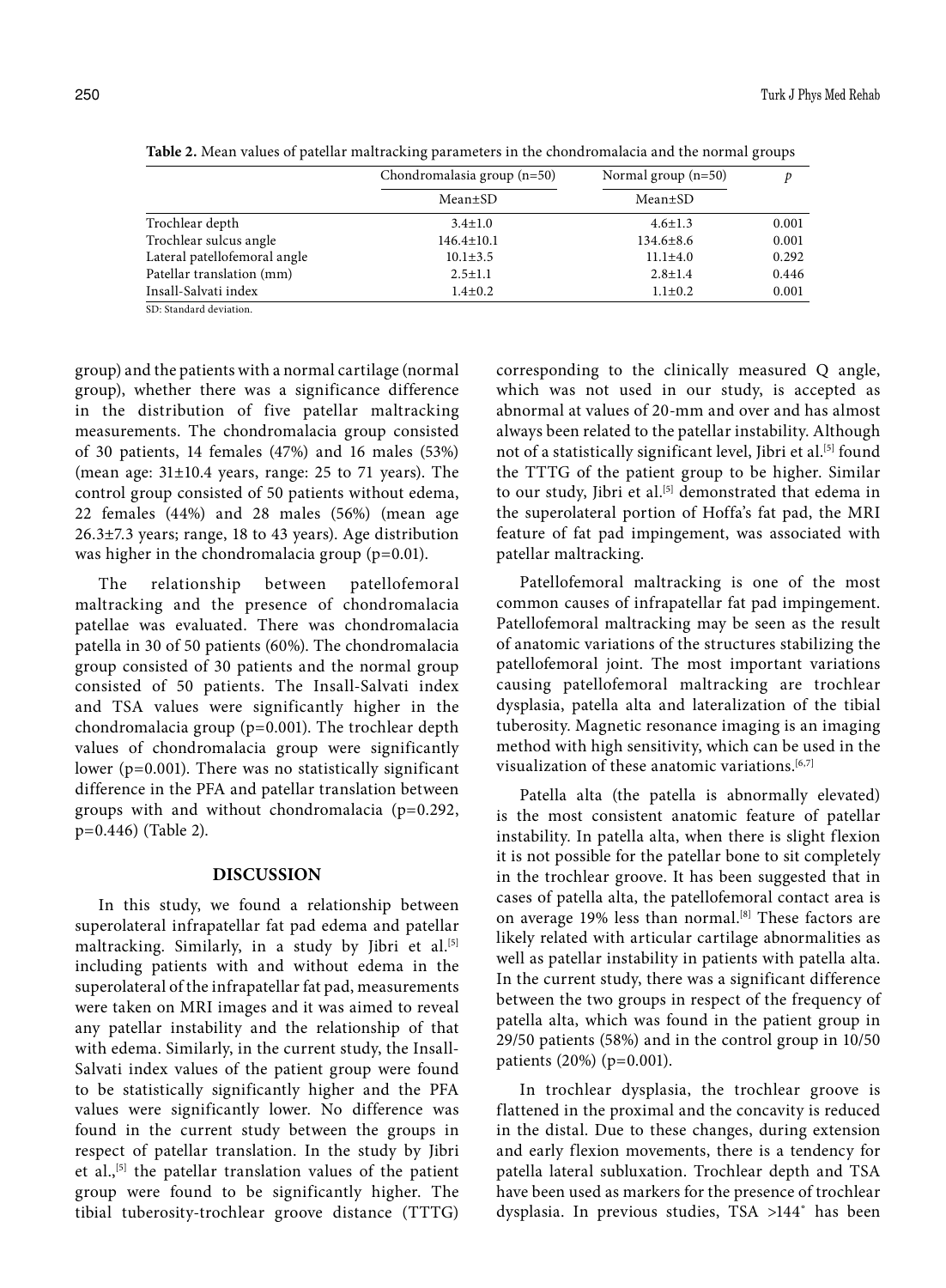accepted as an indicator of hypoplasia.<sup>[9]</sup> Trochlear depth of >5 mm has been accepted as hypoplasia and  $<$ 3 mm as an indicator of dysplasia.<sup>[6]</sup> The prevalence of trochlear dysplasia was significantly higher in the study group. In addition, TSA was significantly higher and the trochlear depth was lower in the study group. Trochlear dysplasia may also impair the patellofemoral joint stability and cause patellar instability, patellar dislocation, and finally softening or loss of patellofemoral cartilage.<sup>[10]</sup> This condition results from chronic friction between the patella and the trochlear groove through which it passes during knee flexion. Although there are few studies in the literature , which have related chondromalacia patella with trochlear dysplasia, the results are conflicting. While Endo et al.<sup>[4]</sup> did not find a relationship between the depth of trochlea and chondromalacia patellae, Ali et al.<sup>[11]</sup> reported that severe cartilage defects were associated with both the trochlear depth and the sulcus angle. In our study, similar to Ali et al.[11] the trochlear depth was significantly lower and TSA was significantly higher in the chondromalacia group.

In the literature, there have been numerous studies addressing into the Insall-Salvati index and its relationship with chondromalacia patellae.[12-14] Abnormally elevated patella leads to the incongruity between the patellar cartilage and trochlea. In our study, the Insall-Salvati index of the chondromalacia group was significantly higher (p=0.001). On the contrary, Endo et al.<sup>[4]</sup> found no statistically significant difference in the ratio of patellar tendon length to patellar length between the knees with and those without chondromalacia patellae.

Tuna et al.<sup>[15]</sup> demonstrated a significant correlation between the lateral patellar tilt with chondromalacia patellae on MRI. Those who found a relationship between the PFA and chondromalacia patellae reasoned that when the PFA decreases, the lateral inclination of patella increases and this condition impairs the lateral stabilizing mechanism of patella. Our study was the second that investigated the association of PFA with chondromalacia patellae on MRI. However, there was no statistically significant difference in PFA, as well as patellar translation between groups with and without chondromalacia.

There are some limitations of this study. It is retrospective and the radiologist who made the measurements was aware of the presence or absence of fat pad edema. This situation might have been caused a bias. Another limitation is that we diagnosed the

chondromalacia patella on MRI, but we were unable to correlate it to arthroscopic findings. Therefore, normal cartilage observed on MRI might have been early stage of chondromalacia at arthroscopy. Finally, due to the retrospective nature of the study, the standard sequences were obtained for the review. Cartilage-specific three-dimensional MRI techniques that provide detailed information of the cartilage might have revealed obscured mild cartilage lesions.

In conclusion, concerning morphology of patellofemoral joint, we demonstrated an association between the abnormality of femoral trochlear osseous anatomy, the position of patella and infrapatellar fat pad edema. We also demonstrated a significant relationship between patellar maltracking and chondromalacia patella. Significantly higher sulcus angle, lower trochlear depth and abnormally elevated patella were seen in patients with chondromalacia patella. The infrapatellar fat pad impingement is one of the causes of anterior knee pain. To investigate the relationship between patellar maltracking and infrapatellar fat pad edema may help to find out the underlying cause of patient symptoms and this might change the treatment method. Therefore, a radiologist should be aware of this entity to guide the clinician to the right treatment strategy.

### **Declaration of conflicting interests**

The authors declared no conflicts of interest with respect to the authorship and/or publication of this article.

### **Funding**

The authors received no financial support for the research and/or authorship of this article.

## **REFERENCES**

- 1. Jacobson JA, Lenchik L, Ruhoy MK, Schweitzer ME, Resnick D. MR imaging of the infrapatellar fat pad of Hoffa. Radiographics 1997;17:675-91.
- 2. Chung CB, Skaf A, Roger B, Campos J, Stump X, Resnick D. Patellar tendon-lateral femoral condyle friction syndrome: MR imaging in 42 patients. Skeletal Radiol 2001;30:694-7.
- 3. Subhawong TK, Eng J, Carrino JA, Chhabra A. Superolateral Hoffa's fat pad edema: association with patellofemoral maltracking and impingement. AJR Am J Roentgenol 2010;195:1367-73.
- 4. Endo Y, Schweitzer ME, Bordalo-Rodrigues M, Rokito AS, Babb JS. MRI quantitative morphologic analysis of patellofemoral region: lack of correlation with chondromalacia patellae at surgery. AJR Am J Roentgenol 2007;189:1165-8.
- 5. Jibri Z, Martin D, Mansour R, Kamath S. The association of infrapatellar fat pad oedema with patellar maltracking: a case-control study. Skeletal Radiol 2012;41:925-31.